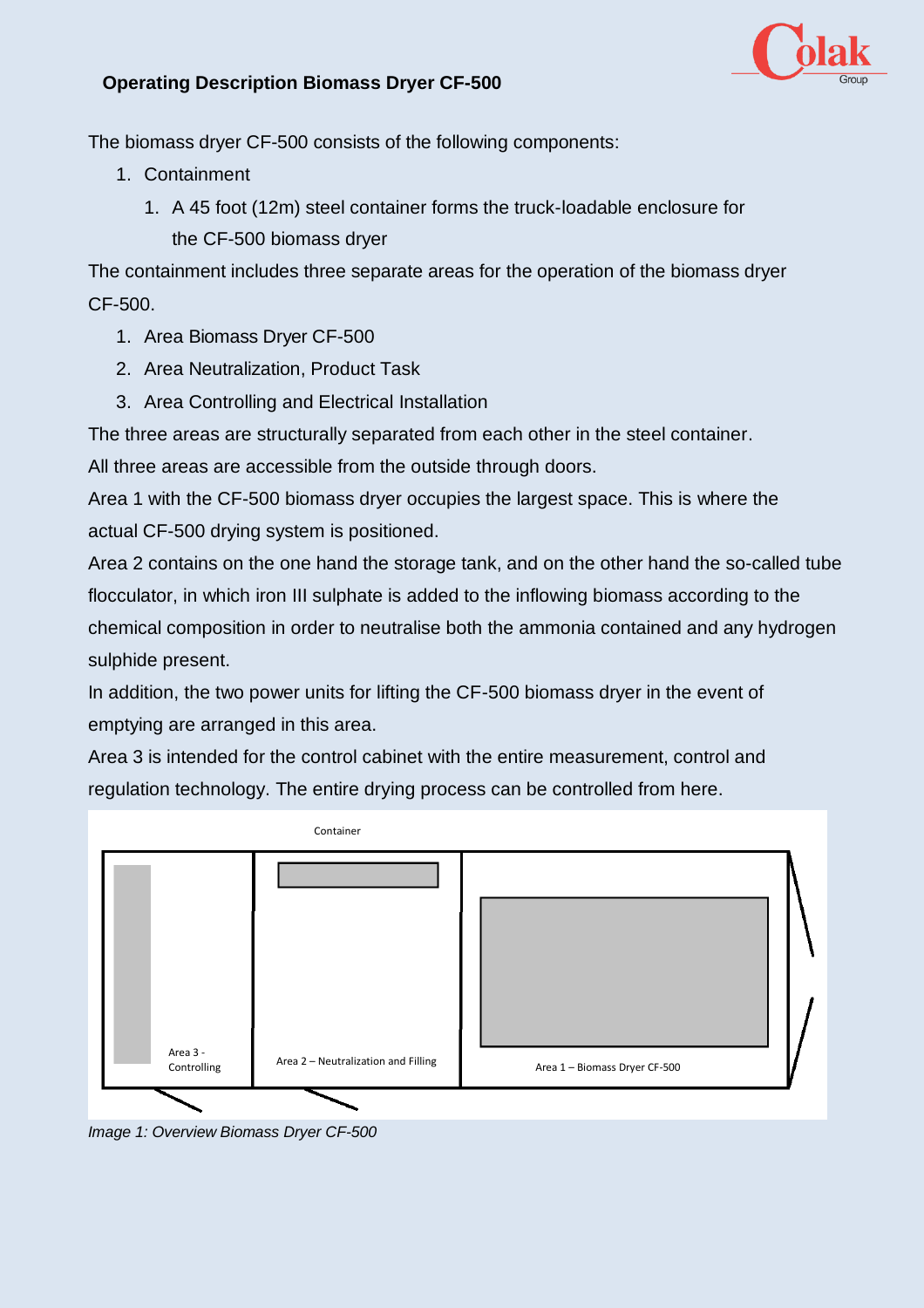

## **Operating Description Biomass Dryer CF-500**

## **External Description**

The CF-500 dryer measures 12m x 2.4m. The total weight is approx. 10 tons empty-weight. The dryer is equipped with a connection for the feeding of liquid materials in the liquid manure conveying system nominal size DN 160.

It also has an exhaust air and a hot gas connection with connection dimensions of at least DN 200. On the inflow side for the supply air and outflow side for the exhaust air.

On the side facing area 2 there are also the connections for filling and supplying the hot gas.

The exhaust air connection is mounted in area 1 of the dryer on the side with the outlet pointing upwards to above the container.

The exhaust fan is installed in the duct after the air washer.

The storage container for neutralization is set up in area 2 as an IPC container in a sealed tank in accordance with § 19 I WHG.

The storage tank, which is also installed in area 2, is filled by means of an external connection piece for the slurry delivery system nominal size DN 160 and the associated pump. Ventilation is via the roof. A manure slide valve is installed towards the dryer, which opens and feeds further manure only after the dryer has been emptied and the weight data of the dryer have been checked.

The emptying-outlet is located at the front of the access doors and is modified according to customer requirements during installation. A wide range of emptying options are available, e.g. storage pit, drum system, conveyor belt, etc.

The entire dryer can be pulled out by means of a rail system after loosening the electrical and mechanical connections.

The CF-500 is also distinguished by its CHP bonus capability. A calibrated measuring system can be installed for special precision when measuring the CHP bonus values.